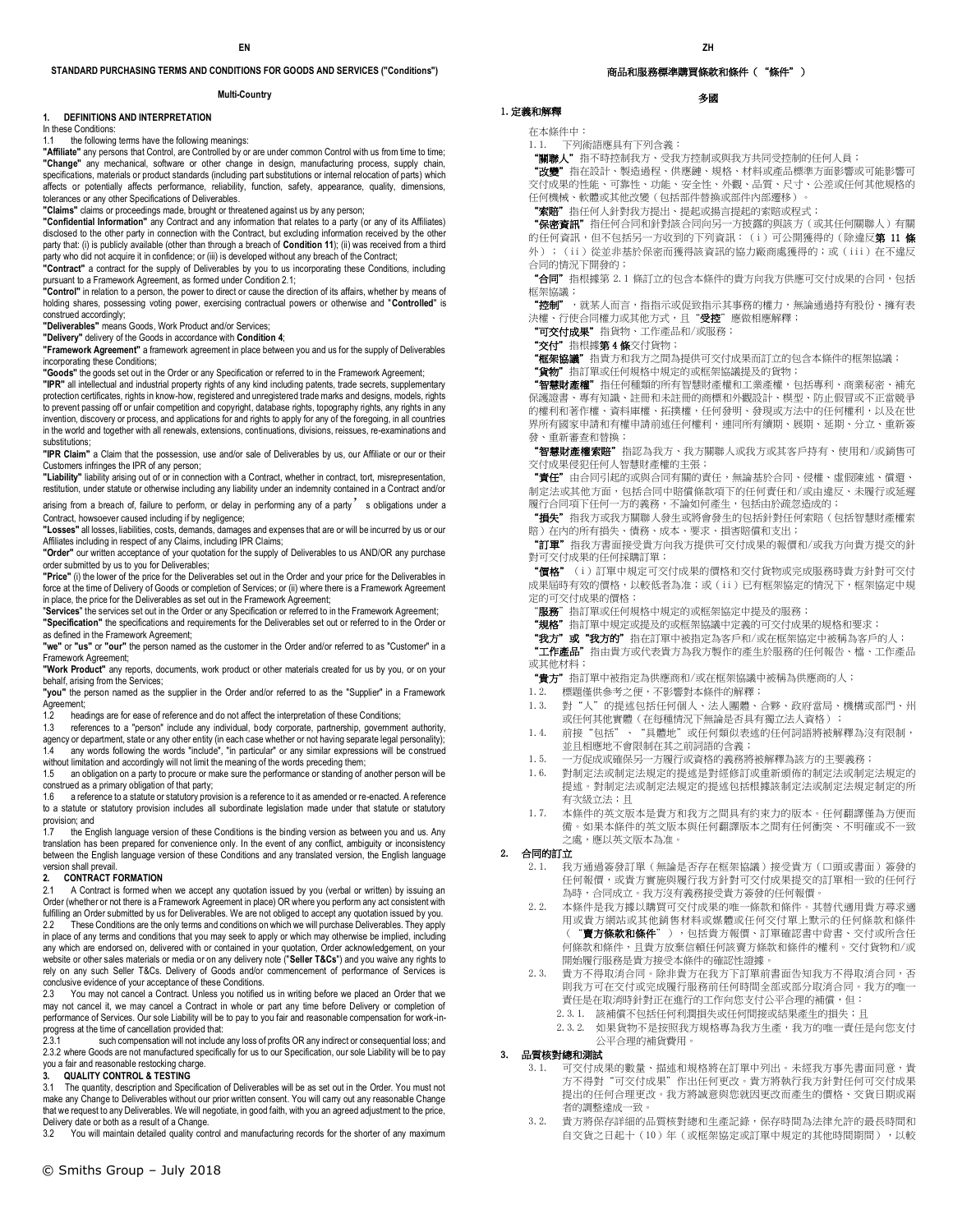period permitted by law and ten (10) years from the date of Delivery (or such other period of time as set out in a Framework Agreement or Order), which we or a third party on our behalf may inspect or receive copies of on demand.<br> $3.3 \times 1$ 

We may inspect and test Goods at any time prior to Delivery. You will allow us and our representatives to enter your premises to carry out such inspection and testing and will provide us with all facilities reasonably required. If, following such inspection or testing, we are not satisfied that the Goods will comply with Condition 5.1, you will take all steps necessary to ensure compliance.

3.4 You will maintain a quality control system that meets any international standard as required by us, or which is otherwise approved by us and such test and inspection system as we may require.<br>3.5 You may not deliver the Goods by separate instalments without our prior written co

3.5 You may not deliver the Goods by separate instalments without our prior written consent. Instalments will be invoiced separately by you.

#### **4. DELIVERY OF GOODS / SUPPLY OF SERVICES**

4.1 Unless otherwise specified in an Order, you will deliver the Goods DDP (Incoterms 2010) to the address specified in the Order during our normal business hours on the date specified in the Order. You will be responsible for off-loading the Goods from the delivery vehicle. Delivery of the Goods will occur when they have been off-loaded at the delivery address.

4.2 You will perform Services in accordance with the applicable timetable communicated to you or as set out in the Order to meet all Specifications.

4.3 Time is of the essence for performance of your obligations under the Contract. If you are late performing your obligations under the Contract, you will pay to us a sum equal to 1.5% of the Price for each week of delay up to a maximum of 15% of the Price. You and we agree that this amount is reasonable and proportionate AND the most effective way of compensating us for part or all of our losses arising from late performance. However, you and we intend that we should be able to recover general damages as well as such sums in circumstances where we have suffered loss in excess of such sums as a result of your late performance. Therefore, our rights to any such sums under this **Conditions 4.3** is without prejudice to any other rights which we may have under the Contract or otherwise in respect of late performance, including the right to sue for damages or other relief and/or to terminate the Contract. A claim for general damages for late performance will be reduced by the amount of such sums under this **Conditions 4.3** actually applied or paid in respect of such late performance.

Services will be accepted by us when we are satisfied that the Services comply with the Specifications. 4.5 You will make sure that the Goods are marked in accordance with our instructions and any applicable laws, rules and regulations and are properly packed and secured; marked with information on their origin; Delivery is accompanied by a prominently displayed delivery note showing the Order number, date of Order, type and quantity of Goods, and any special storage instructions; and delivered with all operating and safety instructions, clearly displayed warning notices and such other information as may be necessary for the proper use, maintenance and repair of the Goods.

4.6 If you fail to deliver the Goods on time we may terminate the Contract immediately by giving you notice, in which case you will refund any monies already paid by us in relation to the Goods that have not been delivered and indemnify us and our Affiliates against our Losses as a result of your failure to supply Goods, including obtaining substitute goods from another supplier.

4.7 We will have a reasonable period of time following Delivery to inspect Goods. We may reject Goods which do not meet Specifications. We can also reject Goods which are more or less than the quantity or type Ordered or delivered prior to the date specified on the Order. Rejected Goods will be returned at your cost and expense. If we accept Goods delivered prior to the date specified on the Order we may charge you the cost of storing them until the actual specified Delivery date.<br>4.8 Risk in the Goods passes to us on the later of

Risk in the Goods passes to us on the later of acceptance and Delivery. Ownership of the Goods passes to us on the earlier of payment of the Price and Delivery.

4.9 You will notify us in writing as soon you are aware that any Goods or the product support for the Goods are to be discontinued or made of "end of sale" or "end of life". At our request, you and we will agree in good faith a reasonable period of time during which you will keep agreed spare parts available for us for any discontinued, desupported, end of life or end of sale Goods.

# **5. YOUR OBLIGATIONS**<br>5.1 You will make sure the

#### 5.1 You will make sure that the Goods will:

5.1.1 be of satisfactory quality, comprise genuine, new materials (which are not used, refurbished, reconditioned, remanufactured, counterfeit or of such age as to impair usefulness or safety) and be fit for any purpose notified by us to you;

5.1.2 conform to, satisfy and be capable of the Specifications;

- 5.1.3 be free from defects in design, materials and workmanship;<br>5.1.4 be sold to us with full and unencumbered title and not infrinc
- be sold to us with full and unencumbered title and not infringe the IPR of any third party;
- 5.1.5 comply with all (i) applicable laws, (ii) regulatory requirements and (iii) standards and requirements of relevant statutory and regulatory bodies; and
- 5.1.6 be safe and without risk to health.<br>5.2 In respect of Services, You will:
- In respect of Services, You will:

5.2.1 perform Services with the best care, skill and diligence in accordance with best practice; 5.2.2 use personnel (and sufficient number of personnel) who are suitably skilled and experienced to perform the Services;

5.2.3 make sure that the Services conform with our reasonable instructions, comply with Specifications, are performed to meet the purposes notified by us to you and do not infringe the IPR of any third party;

5.2.4 provide all equipment, tools and vehicles and other items required to provide the Services;

5.2.5 obtain and at all times maintain all licences and consents required for the provision of the Services;

5.2.6 comply with all applicable laws, regulations, regulatory policies, guidelines or industry codes which may apply to the provision of the Services; and<br> $5.2.7$  not do or omit to do anything

5.2.7 not do or omit to do anything which may cause us or our Affiliates to lose any licence, authority, consent or permission required for our or their business.<br>5.3 You will observe all health and safety rules and

You will observe all health and safety rules and regulations and any other security requirements that apply at any of our premises and ensure that your personnel are insured against all risks while working on our premises.

5.4 Without affecting any of our other rights or remedies, if you materially breach any of these Conditions OR any Goods (whether or not accepted in whole or in part) do not conform with **Condition 5.1** during the longer of (i) your warranty period for the Goods and (ii) 12 months following Delivery OR any Services breach **Condition 5.2**, then we may:

5.4.1 terminate the Contract and any other existing Contracts immediately with notice;

5.4.2 require you, at our option, to promptly repair or replace the relevant Goods or reperform the relevant Services free of charge;<br>5.4.3 reject the Delivera

reject the Deliverables (in whole or in part) and require you to refund the Price for the relevant Deliverables;<br>5.4.4

5.4.4 accept the Deliverables subject to an equitable Price reduction; or<br>5.4.5 at your expense repair or have a third party repair the Goods or re

at your expense, repair or have a third party repair the Goods or reperform or have a third party reperform the Services and you will indemnify us and our Affiliates against our Losses (including from any IPR Claims) arising from such breach.<br>5.5 **Condition 5.4** will apply to

5.5 **Condition 5.4** will apply to any repaired or replacement Goods supplied under **Condition 5.4.2.**

5.6 If, as a result of any Goods not conforming with **Condition 5.1** or Services not conforming with **Condition 5.2** or otherwise representing an unreasonable risk of harm to the public or the environment, we determine a recall, removal or correction campaign ("campaign") is necessary or are required to carry out a campaign, we may implement such campaign and you will indemnify us and our Affiliates against all Losses incurred as a result of any such campaign.

短者為准,我方或代表我方的協力廠商可以查看或應要求獲得文本複本。

- 3.3. 我方可在交貨前任何時間核對總和測試貨物。貴方將允許我方和我方代表進入 貴方營業場所進行該核對總和測試,並將向我方提供合理要求的所有設施。如 果在該檢驗或測試後,我們認為貨物不符合第 5.1 條規定,貴方將採取一切必要 措施確保其符合規定。
- 3.4. 貴方將維持符合我方要求的任何國際標準的品質檢驗體系,或者由我方以其他 方式同意的品質檢驗體系,以及我方可能要求的核對總和測試。
- 3.5. 未經我方事先書面同意,貴方不得分期分批交付貨物。分期分批貨物將由貴方 單獨開具發票。

#### 4. 交付貨物/提供服務

- 4.1. 除非訂單中另行明確規定,貴方應在訂單中指定日期正常營業時間期間將貨物 按照完稅後交貨(DDP,Incoterms 2010)交付至訂單中指定的位址。貴方將負 責從運輸工具上卸載貨物。貨物在交付地址卸貨後,視為交付貨物。
- 4.2. 貴方將根據傳達給貴方或訂單中規定的相關時間表履行服務,以符合所有規 格。
- 4.3. 時間對履行貴方在合同項下的義務至關重要。如果貴方延遲履行貴方在合同項 下的義務,貴方每延遲一周將向我方支付價格 1.5%的金額,但最高為價格的 15 %。貴方和我方同意該金額是合理和相稱的,並且是賠償我方部分或全部因延 遲履行而遭受損失的最有效方式。然而,貴方和我方意欲,如果我方因貴方延 遲履行而遭受的損失超過該金額,我方應該能夠獲得該金額和一般損害賠償。 因此,我方根據本第 4.3條獲得任何該等金額的權利不會影響我方針對延遲履行 根據合同或其他而享有的任何其他權利,包括起訴獲得損害賠償或其他救濟和/ 或終止合同。因遲延履行而主張獲得的一般損害賠償,將扣除根據**第 4.3 條**針對 該延遲履行實際適用或支付的金額。
- 4.4. 我方信納服務符合規格時,視為我方接受服務。
- 4.5. 貴方應確保貨物根據我方指示和任何相關法律、法規和規章進行標示,且妥善 包裝和保管;標示有關其原產地的資訊;交貨應附有突出顯示的交貨單,表明 訂單編號、訂單日期、貨物類型和數量,以及任何特殊存儲說明;交貨應附有 所有操作和安全說明、清晰顯示的警告,以及正確使用、維護和修理貨物所需 的其他資訊。
- 4.6. 如果貴方未能按時交付貨物,我方可通知貴方立即終止合同,在該情況下,貴 方將退還我方針對未交付貨物已支付的任何款項,並賠償我方和我方關聯人因 貴方未提供貨物而遭受的損失,包括從其他供應商處獲得替代貨物。
- 4.7. 交貨後我方可在合理期間內檢查貨物。我方可拒絕不符合規格的貨物。我們亦 。<br>可拒絕大於或小於訂購品質或類型的貨物,或在訂單規定日期前交付的貨物。 拒絕貨物的返還將由貴方承擔費用和支出。如果我方接受訂單指定日期前交付 的貨物,我方可向貴方收取實際規定交付日期前產生的存放費用。
- 4.8. 貨物風險在驗收和交付(以較遲發生者為准)後轉移至我方。貨物的所有權在 付款和交付(以較早發生者為准)時轉移至我方。
- 4.9. 如果貴方獲悉將中斷任何貨物或產品支援或 "停止銷售"或"停止生產",貴 方應儘快以書面方式告知我方。應我方要求,貴方和我方將善意約定一段合理 期間,在此期間貴方將針對任何中斷、不提供支援、停止銷售或停止生產的貨 物向我方提供約定的備件。

# 5. 貴方義務

- 5.1. 貴方將確保貨物:
	- 5.1.1. 品質令人滿意,含有全新材料(不是已使用、翻新、修復、再製造、假 冒或具備損害使用性或安全性的陳舊程度),且適合我們告知貴方的任 何用途;
	- 5.1.2. 符合、滿足且具備規格;
	- 5.1.3. 在設計、材料和工藝上沒有缺陷;
	- 5.1.4. 出售給我方時具有完全且無負擔的產權,不侵犯任何協力廠商的智慧財 產權;
	- 5.1.5. 遵守所有(i)相關法律,(ii)監管要求和(iii)相關法定和監管機 構的標準和要求;且
	- 5.1.6. 安全且無健康風險。
	- 5.2. 就服務而言,貴方將:
		- 5.2.1. 根據最佳實踐,盡最大注意、技能和勤勉履行服務;
		- 5.2.2. 使用具有適當技能和經驗的人員(和足夠數量的人員)履行服務;
		- 5.2.3. 確保服務遵守我方合理指示,符合規格,其履行符合我方告知貴方的用 途,且不會侵犯任何協力廠商的智慧財產權;
		- 5.2.4. 提供服務所需的所有設備、工具和車輛以及其他物品;
		- 5.2.5. 獲取並始終維持提供服務所需的所有許可證和同意書;
		- 5.2.6. 遵守可能適用於提供服務的所有相關法律、法規、監管政策、準則或行
		- ;= ; ; ; ;;;;;<br>業準則;日
		- 5.2.7. 不從事或忽略從事任何可能導致我方或我方關聯人喪失我方或其業務所 需的任何許可、許可權、同意或准許。
	- 5.3. 貴方將遵守我方任何經營場所適用的所有健康和安全法規和規章以及任何其他 安全要求,並確保貴方人員針對在我方經營場所工作的所有風險投保。
	- 5.4. 在不影響我方任何其他權利或救濟的情況下,如果貴方在下列期間實質性違反 本條件任何規定或任何貨物(無論是否全部或部分接受)不符合**第 5.1 條**規定: (i) 貴方針對貨物的保證期;和(ii)交貨後或任何服務違反**第 5.2 條**規定後 12 個月(以較長者為准),我方可:
		- 5.4.1. 通知貴方立即終止合同和任何其他現有合同;
		- 5.4.2. 根據我方選擇要求貴方及時修理或更換相關貨物或免費重新提供相關服 務;
		- 5.4.3. 拒絕可交付成果(全部或部分),並要求貴方退還相關可交付成果的價 格;
		- 5.4.4. 接受可交付成果,但應扣除合理金額;或
		- 5.4.5. 由貴方承擔費用,修理或由協力廠商修理貨物或重新履行或由協力廠商 重新履行服務,且貴方將針對我方因該違約產生的損失(包括因任何智 慧財產權主張產生的損失)對我方和我方關聯人進行賠償。
	- 5.5. 第5.4條將適用於根據第5.4.2條提供的任何修理或更換貨物。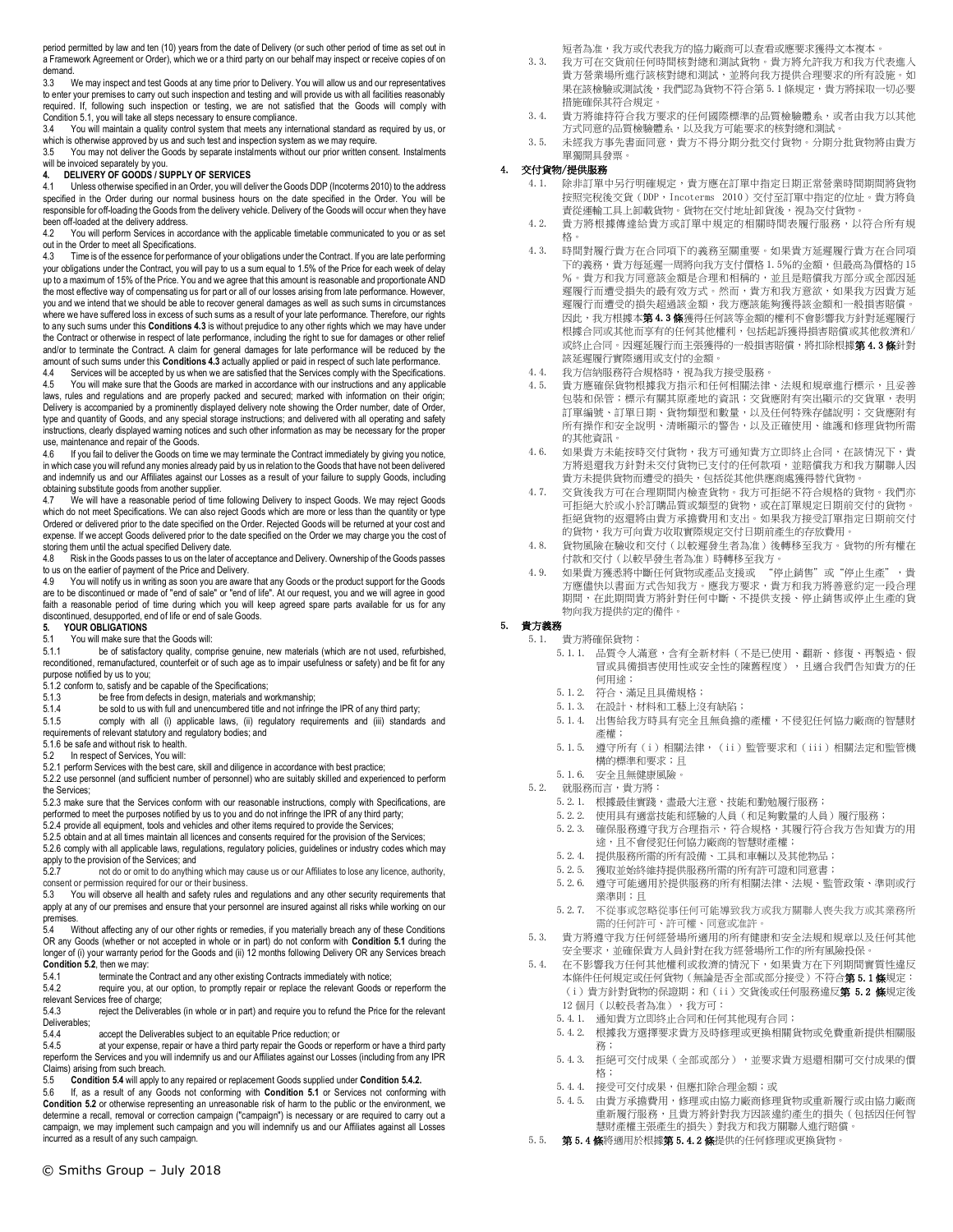#### **6. OUR PROPERTY**

6.1 All patterns, dies, moulds or other tooling or materials, supplied by us or prepared or obtained by you for us at our cost ("**Tooling**"), will be marked with our name or as otherwise specified by us and will be and remain our exclusive property returnable in good condition on demand.

You will insure against all risks any Tooling and also any of your own tooling or property which may be kept on our premises for the purposes of providing Deliverables. You will keep all Tooling safe and in good condition while in your custody and/or under your control. All Tooling will be kept separately from your stock and other inventory.

6.3 We reserve the right to charge to you the cost of any Tooling if it is destroyed or damaged or rendered unfit for the purpose for which it was originally manufactured while under your control.

6.4 You will not dispose of any Tooling other than in accordance with our prior written instructions. You will not, at any time, use Tooling, nor will you allow Tooling to be used by anyone else for any purpose other than the supply of the Deliverables unless we have previously provided our consent in writing.

6.5 We will have the right to enter your premises and remove Tooling at any time without being liable for trespass or for damages of any sort.<br> **7.** ASSIGNMENT OF IPR

#### **7. ASSIGNMENT OF IPR**

7.1 This **Condition 7** will apply if the Goods are to be made, modified or redesigned to our Specification. Any bespoke Specification or Work Product you create or have created for us will be treated as "Goods" for the purposes of this **Condition 7.**

7.2 We will own all present and future IPR (together with all economic and proprietary rights) in the Goods and our specification. Accordingly, you will not use our specification other than to manufacture the Goods for us. With full title guarantee, you:

7.2.1 assign to us all IPR in the Goods which subsist as at the date of the Contract;

7.2.2 assign to us (by way of present assignment of the future copyright) all future copyright in the Goods immediately upon its creation; and

7.2.3 agree to assign to us all other IPR in the Goods immediately upon its creation.<br>7.3 You will:

You will:

7.3.1 at your own cost, execute all such documents and do all such acts and things as we may request from time to time in order to secure our full right, title and interest in the IPR in the Goods; and

7.3.2 obtain the waiver of all moral rights (and any broadly equivalent rights) in the Goods. 7.4 The exception to **Condition 7.2** above is that any IPR in existing products, materials or data used to

create Goods ("**Existing Materials**") will continue to belong to you (or your suppliers). You grant (and, where applicable, will ensure that your suppliers grant) to us, our Affiliates and our and their end customers a nonexclusive, perpetual, royaltyfree, irrevocable licence to use and to have used Existing Materials which form part of any Goods.

#### **8. PRICE AND PAYMENT**

8.1 As long as you perform your obligations in accordance with the terms of the Contract, we will pay the Price to you in accordance with **Condition 8**.

The only sums of money we will pay in connection with the supply of the Deliverables are the Price which will be inclusive of all costs and expenses incurred by you including all packaging, insurance, carriage, duties and delivery costs.

8.3 Any sum payable under the Contract is exclusive of value added tax, sales tax and/or goods and services tax (and any other similar or equivalent taxes, duties, fees and levies imposed from time to time by any government or other authority) upon any supply made to us which will be payable in addition to that sum in the manner and at the rate prescribed by law from time to time but inclusive of all other taxes, fees and levies imposed from time to time by any government or other authority.<br>8.4 You may invoice us for the Price for the Goods following I

You may invoice us for the Price for the Goods following Delivery and for Services following completion. 8.5 Other than as set out in Conditions 8.7 and 8.9, each invoice will be payable by us within 60 days<br>following the date on which the invoice is received by us. You will send invoices to the address specified in the Order.

8.6 No payment made by us will constitute acceptance by us of any Deliverables or otherwise affect any rights or remedies which we may have against you including the right to recover any amount overpaid or wrongfully paid to you.<br>8.7 We may withho

8.7 We may withhold payment of any disputed sum until the dispute is settled.<br>8.8 If any undisputed sum payable under the Contract is not paid when due

8.8 If any undisputed sum payable under the Contract is not paid when due you may charge us interest daily on that sum at 3% per year subject to any maximum or minimum rate of interest on overdue invoices specified by applicable law, from the due date until the date of payment (whether before or after judgment).

8.9 We may set-off, deduct or withhold any liability which you have to us against any liability which we have to you.

# **9. TERMINATION**

Without limiting any other right we may have to terminate a Contract, if you commit a material breach of these Conditions we may terminate the Contract and any other existing Contracts immediately with written notice. Any breach of **Conditions 11, 12** or **15.9** will be deemed to be a material breach.

9.2 Without limiting any other right we may have to terminate a Contract, we may terminate the Contract immediately by giving you written notice if you (a) have a receiver, administrator or liquidator (provisional or otherwise) appointed; (b) are subject to a notice of intention to appoint an administrator or any other resolution on insolvency; (c) pass a resolution for your winding-up; (d) have a winding up order made by a court in respect of you; (e) enter into any composition or arrangement with creditors; (f) cease to carry on business; (g) are the subject of anything similar or equivalent to that set out in (a) to (f) under any applicable laws; or (h) you are subject to any change of Control and you will notify us immediately upon the occurrence of any such event or circumstance.<br>9.3 Follow

9.3 Following expiry or termination of the Contract:<br>9.3.1 any Conditions which expressly or impli

any Conditions which expressly or impliedly continue to have effect after expiry or termination of the Contract will continue in force; and<br>9.3.2 all other rights and obligat

all other rights and obligations will immediately stop but will not affect any of your or our rights, obligations, claims and liabilities which may exist prior to the date of expiry or termination; and

9.3.3 each party will immediately stop using the other party's Confidential Information and will as soon as reasonably possible, if requested to do so, return to the other party all of the other party' s Confidential Information (including all copies and extracts) in its possession or control or confirm its secure destruction; and

9.3.4 each party may keep any of the other party' s Confidential Information which it has to keep to comply with any applicable law and **Condition 9.3.3** will not apply to such Confidential Information. **Condition** 

**11** will continue to apply to retained Confidential Information.<br>9.4 If we terminate a Contract we may require you to c 9.4 If we terminate a Contract, we may require you to deliver to us any supplies, materials or drawings produced or acquired by you for the terminated part of the Contract and we will agree, in good faith, on the amount payable for the same.

#### **10. LIABILITY AND INSURANCE**

10.1 You will indemnify us and our Affiliates against all our and their Losses arising from your breach of or negligent performance of or your failure to perform or delay in performing any part of these Conditions. We may, at our discretion, control the defence of any claim in respect of which you are required to indemnify us under a Contract.<br>10.2 S

10.2 Subject to **Condition 10.3**, we will not have any Liability to you for any (i) loss of profit, goodwill or revenue; or (ii) any indirect, consequential or special loss.

10.3 Nothing in these Conditions or any Contract will operate to exclude or restrict one party s Liability

5.6. 如果由於任何貨物不符合**第5.1條**或服務不符合**第5.2條**或以其他方式呈現對公 眾或環境造成不合理危害的風險,我方認為有必要或被要求進行召回、移除或 更正活動("活動"),我方可實施該運動,且貴方將針對因任何該活動造成 的所有損失賠償我方和我方關聯人。

#### 6. 我方財產

- 6.1. 由我方提供或由貴方為我方獲得但由我方承擔費用的圖案、模具、模型或其他 工具或材料("工具"),將以我方名稱或我方另行規定的方式標示,並將是 且持續是我方的獨家財產,應要求應在良好狀態下返還。
- 6.2. 貴方將針對任何工具和為了提供可交付成果而在我方經營場所存放的貴方工具 或財產投保一切險。貴方應負責在貴方保管和/或控制之下的所有工具始終處於 安全和良好狀態。所有工具將與貴方庫存和其他存貨分開存放。
- 6.3. 如果任何工具在貴方控制期間發生毀損滅失或不適合其最初製造的目的,我方 保留針對任何工具向貴方收取任何費用的權利。
- 6.4. 除非按照我方事先書面指示,貴方不得處置任何工具。除非我們事先書面同 意,貴方不得在任何時間基於除提供可交付成果外的任何其他目的使用或允許 任何其他人使用工具。
- 6.5. 我們有權隨時進入貴方營業場所並移除工具,無需承擔侵害責任或任何形式的 損害賠償責任。

#### 7. 智慧財產權的轉讓

- 如果需根據我方規格製造、修改或重新設計貨物,適用本第7條規定。貴方為我 方製作的任何預定規格或工作產品,就本第 7 條而言,均被視為"貨物"。
- 7.2. 我方將對貨物和我方規格擁有所有現時和未來的智慧財產權(連同所有經濟和 所有權權利)。因此,除了為我方製造貨物外,貴方不得使用我方規格。具備 完整所有權保證,貴方:
	- 7.2.1. 向我方轉讓在訂立合同時存在於貨物的所有智慧財產權;
	- 7.2.2. 在創作時立即向我方轉讓在貨物中的所有未來版權(通過現時轉讓未來 版權的方式);且
	- 7.2.3. 同意在創作後立即向我方轉讓貨物中的所有其他智慧財產權。
- 7.3. 貴方將:
	- 7.3.1. 自行承擔費用,簽署我方不時可能要求的所有檔並作出我方不時可能要 求的一切作為及事情,以確保我方對貨物中智慧財產權享有全部權利、 產權和利益;並
	- 7.3.2. 獲得對貨物所有精神權利(以及任何廣泛對等的權利)的放棄。
- 7.4. 上述第7.2條的例外情況是,用於創建貨物的現有產品、材料或資料("現有材 料")中的任何智慧財產權將繼續屬於貴方(或貴方的供應商)。貴方向我 方、我方關聯人和我方或其終端客戶授予(並視情況而定確保貴方的供應商向 授予)非獨占、永久、免特許使用費、不可撤銷的許可,以使用或允許他人使 用構成任何貨物一部分的現有材料。

#### 8. 價格與支付

- 8.1. 只要貴方按照合同條款履行義務,我方將根據第8條向貴方支付價款。
- 8.2. 我方針對供應可交付成果應支付的金額僅為價格,其中包括貴方產生的所有費 用和支出,包括所有包裝、保險、運輸、關稅和交付費用。
- 8.3. 合同項下應支付的任何金額不包括針對向我方供應貨物徵收的增值稅、銷售稅 和/或商品和服務稅(以及任何政府或其他機構不時徵收的任何其他類似或相當 的稅收、關稅、費用和徵稅),該等稅費應另行按照法律不時規定的方式和費 率支付,但應包括任何政府或其他機構不時徵收的所有其他稅費、費用和徵 稅。
- 8.4. 貴方可交付貨物後和完成服務後針對貨物和服務的價格向我方開立帳單。
- 8.5. 除第8.7條和第8.9條規定外,我方應在收到帳單之日後 60 日内支付帳單。貴 方應將帳單發送至訂單中指定的位址。
- 8.6. 我方付款不構成我方對任何可交付成果的接受或以其他方式影響我方可能對貴 方享有的任何權利或救濟,包括追償向貴方多付或錯付金額的權利。
- 8.7. 我方可在糾紛解決前扣留任何爭議款項。
- 8.8. 如果根據合同應支付的任何無爭議金額到期未予支付,貴方可自到期日至付款 日(無論在判決前還是判決後)按 3%的年利率按日向我方收取利息,但以相關 法律規定的逾期帳單的任何最高或最低利率為限。
- 8.9. 我方可從我方欠貴方的任何債務中抵銷、扣除或扣留貴方欠我方的任何債務。

9. 終止

- 9.1. 在不限制我方可終止合同的任何其他權利的情況下,如果貴方嚴重違反本條 件,我方可書面通知貴方立即終止合同和任何其他現有合同。對第 11、12 或 15.9 條的違反將被視為重大違約。
- 9.2. 在不限制我方可終止合同的任何其他權利的情況下,發生下列任一情況的,我 方可向貴方發出書面通知立即終止合同:(a)獲任命財產接管人、財產管理人 或清算人(臨時或其他);(b)有意就任命財產管理人或任何其他破產決議發 出通知;(c)通過決議解決清盤問題;(d)法院針對貴方簽發清盤令;(e) 與債權人達成任何債務和解或安排;(f)停止營業;(g)根據任何相關法律 類似或等同於(a)至(f)項所列任何情況的客體;或(h)貴方發生任何控制 權變更,發生任何該等事件或情況時,貴方應立即告知我方。
- 9.3. 合同到期或終止後:
	- 9.3.1. 任何明示或默示在合同到期或終止後繼續有效的條件將繼續有效;
	- 9.3.2. 所有其他權利和義務將立即停止,但不會影響到期或終止日期之前可能 存在的貴方和我方的任何權利、義務、索賠和債務;
	- 9.3.3. 各方將立即停止使用另一方的保密資訊,並在合理可能的情況下儘快 (如被要求)將由其持有或控制的另一方的保密資訊(包括所有副本和 摘錄)返還另一方,或確認其安全銷毀;且
	- 9.3.4. 各方可保留其遵守任何相關法律應保留的另一方的任何保密資訊,第 9.3.3 條不適用於該等保密資訊。第 11 條將繼續適用於保留的保密資 訊。
- 9.4. 如果我方終止合同,我方可要求貴方針對合同已終止部分向我方交付由貴方生 產或獲得的任何物資、材料或圖紙,我方將善意約定為此應支付的金額。
- 10. 責任和保險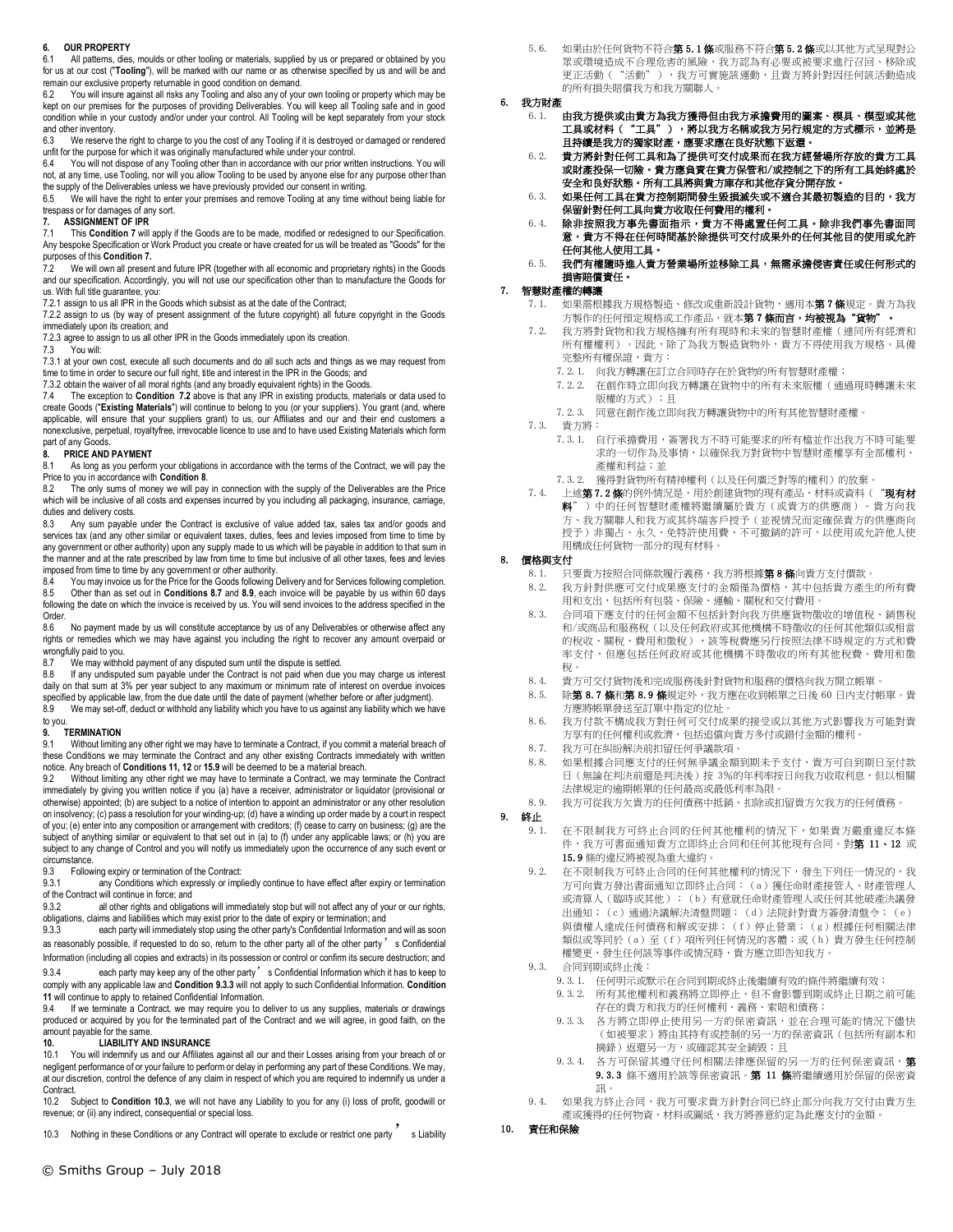(if any) to the other (including for a person for whom it is vicariously liable):

- 10.3.1 for death or personal injury resulting from its negligence;<br>10.3.2 for its fraud or fraudulent misrepresentation: or
- 10.3.2 for its fraud or fraudulent misrepresentation; or<br>10.3.3 for any matter for which it is not permitted by law
- for any matter for which it is not permitted by law to exclude or limit its liability.

10.4 The exclusions from and limitations of liability contained in these Conditions will apply after as well as before the date of expiry or termination of any Contract.

10.5 The exclusions from, and limitations of, liability set out in this **Condition 10** will be considered severally. The invalidity or unenforceability of any one sub-clause or clause will not affect the validity or enforceability of any other sub-clause or clause and will be considered severable from each other.<br>10.6 You will baye satisfactory insurance cover with a reputable insurer to co

10.6 You will have satisfactory insurance cover with a reputable insurer to cover your obligations to us, including public liability insurance cover, cover for any potential liabilities arising from a Contract and any insurances required by law. You will provide evidence of your insurance coverage at our request. **11. CONFIDENTIALITY**

11.1 Except as set out in Condition 11.2, each party will:

11.1.1 only use the other party's Confidential Information for the purpose of performing its obligations and exercising its rights under the Contract;

11.1.2 keep the other party's Confidential Information secret, safe and secure; and

11.1.3 not disclose the other party's Confidential Information to any other person.

11.2 Each party may disclose the other party sconfidential Information:

11.2.1 to the extent required by law, any court of competent jurisdiction or the rules of any government, public or regulatory body or any stock exchange; and<br>11.2.2 to its officers, directors, employees an

to its officers, directors, employees and professional advisers and, in our case, our Affiliates, agents and sub-contractors, who need the Confidential Information in order for that party to perform its obligations and exercise its rights under the Contract. A party disclosing the other party' s Confidential Information under **Condition 11.2.2** will make sure that each person to whom it discloses that Confidential Information is bound by obligations of confidentiality no less onerous than those set out in this **Condition 11**.

11.3 Each party acknowledges and agrees that damages alone would not be an adequate remedy for breach of **Condition 11** by that party. Accordingly, the other party will be entitled, without having to prove special damages, to injunctive relief, equitable relief and/or specific performance for any breach or threatened breach of **Condition 11** by the first party.<br>12. **ETHICAL CONDU** 

**12. ETHICAL CONDUCT**

12.1 You will conduct your business ethically and lawfully and in accordance with our Supplier Code of Business Ethics (http://www.smiths.com/responsibility-supplier-code-of-business-ethics.aspx) or an equivalent code of ethics.

12.2 You represent and warrant that you and your subcontractors and suppliers do not use or permit unacceptable labour practices, such as child or forced labour, or unsafe working conditions and comply with all

applicable labour and employment laws, regulations, standards and conventions, including the UN<sup>7</sup> s

Guiding Principles on Business & Human Rights and the International Labor Organization s Conventions and any similar or equivalent laws applying in the jurisdiction in which we are registered.

12.3 You hereby acknowledge that you are aware of, and agree to comply with all applicable anti-bribery and anti-corruption laws, including but not limited to the Foreign Corrupt Practices Act (FCPA) (and related regulation and guidance) and any similar or equivalent laws applying in the jurisdiction in which we are registered.

12.4 You represent and warrant that you only supply minerals to us and our Affiliates from sources that do not (i) contribute to conflict; and/or (ii) benefit or finance armed groups in the Democratic Republic of Congo or any adjoining country. You have adopted, and require your suppliers of minerals to adopt, conflict mineral policies and management systems.

12.5 You will permit us, and any person nominated by us, to have such access to your premises, personnel, systems, books and records as we may require to verify your compliance with this **Condition 12**. We also reserve the right to inquire and investigate your conduct to satisfy ourself of your compliance with this **Condition 12** and to discontinue a business relationship with you if you or any of your officers, directors or employees is found to have breached any part of this **Condition 12.** 

#### **13. NOTICE**

13.1 Notices and other communications provided for the purposes of a Contract will be in writing, and

delivered by courier or by hand to the relevant party's address as specified on the Order (or such other address which is notified to the other party in writing from time to time), in the case of a notice to us, marked for

# the attention of such person as we specify. **14. EXPORT / IMPORT / ECONOMIC SANCTIONS CONTROLS**

14.1 You agree to comply with all applicable export controls and import and economic sanctions laws and regulations, including those of your country of incorporation, from where the Goods will be supplied, where the Goods will be received and any other relevant jurisdiction. You will also obtain, as required, and comply with all applicable government authorizations and their provisos in supplying the Goods. Without limiting the foregoing, you will not transfer any export controlled item, data or services provided by us in relation to the Contract, to include transfer to any persons, including those persons employed by or associated with, or under contract to you or you lower-tier suppliers, without the authority of an applicable licence, exemption or exception.

14.2 You will provide to us all information necessary to support any regulatory or government authorization requirements we have regarding the Goods.

14.3 You will indemnify us and our Affiliates for all Losses arising out of any breach by you of this Clause 14. **15. GENERAL**

15.1 The Contract constitutes the entire agreement between the parties and supersedes any prior agreement or arrangement in respect of its subject matter and, subject to **Condition 10.3**, neither party has entered into the Contract in reliance upon, and it will have no remedy in respect of, any misrepresentation, representation or statement (whether made by the other party or any other person and whether made by the first party or any other person) which is not expressly set out in the Contract.

15.2 A party's delay in exercising, partial exercising or failure to exercise a right or remedy under the Contract will not constitute a waiver of, or prevent or restrict future exercise of, that or any other right or remedy. A waiver of any right, remedy, breach or default will only be valid if it is in writing and signed by the party giving it.<br>15.3 If any term of the Contract is found by any court or body or authority of competent jurisdiction

If any term of the Contract is found by any court or body or authority of competent jurisdiction to be illegal, unlawful, void or unenforceable, such term will be deemed to be severed from the Contract and this will not affect the remainder of the Contract which will continue in full force and effect.

15.4 Except to the extent otherwise specified in these Conditions, variations to the Contract must be agreed in writing and signed by both parties.<br>15.5 No partnership, agency or join

15.5 No partnership, agency or joint venture between the parties will be created by the Contract.

15.6 Each party agrees that it is an independent contractor and is entering into the Contract as principal and not as agent for or for the benefit of any other person.

15.7 Each of our Affiliates will be entitled to enforce in their own capacity the terms of any Contract under which that Affiliate receives a benefit.<br>15.8 Save as provided in Conditi

15.8 Save as provided in **Condition 15.7**, the parties do not intend that any term of a Contract will be

- 10.1. 對於因貴方違約、疏忽履行或未履行或延遲履行本條件任何部分而對我方和我 方關聯人產生的損失,貴方將賠償我方和我方關聯人。我方可自行酌情控制貴 方根據合同應向我方作出賠償的任何索賠的抗辯。
- 10.2. 在不違反第 10.3 條規定的情況下,我們針對以下損失對貴方不承擔任何責任: (i)利潤、商譽或收入損失;或(ii)任何間接、結果或特殊損失。
- 10.3. 本條件或任何合同中的任何規定均不得排除或限制一方針對以下內容向另一方 承擔的責任(如果有)(包括其承擔替代責任的人):
	- 10.3.1. 因過失導致的死亡或人身傷害;
		- 10.3.2. 因欺詐或欺詐性虛假陳述;
	- 10.3.3. 法律不允許排除或限制責任的任何事項。
- 10.4. 本條件規定的責任排除條款和責任限制將在任何合同到期或終止之後以及之前 適用。
- 10.5. 本第 10 條規定的責任排除和限制將分別予以考慮。任何條款無效或不可強制履 行均不會影響任何其他條款的有效性或可強制履行性,且將被視為可相互分 割。
- 10.6. 貴方應向有信譽的保險人購買令人滿意的保險,承保貴方針對我方的義務,包 括公共責任險、潛在合同責任險和法律規定的任何保險。應我方要求,貴方應 提供保險證據。

### 11. 保密性

- 11.1. 除第 11.2 條規定外,各方將:
	- 11.1.1. 僅為了履行其在合同項下的權利和義務而使用另一方的保密資訊;
	- 11.1.2. 使對方的保密資訊處於保密、安全、有保障的狀態;且
- 11.1.3. 不向任何其他人披露對方的保密資訊。
- 11.2. 在下列情況下,各方可披露對方的保密資訊:
	- 11.2.1. 在法律、任何有管轄權的法院或任何政府、公共或監管機構或任何證券 交易所的規章所要求的範圍內;和
	- 11.2.2. 向需要保密資訊以履行其在合同項下權利和義務的其高級職員、董事、
		- 雇員和專業顧問,以及就我方而言,我方關聯人、代理人和分包商。 方根據**第 11.2.2 條**披露另一方保密資訊時,應確保獲披露保密資訊的每 個人受保密義務約束的程度,不低於本第11條規定的程度。
- 11.3. 各方承認並同意,損害賠償本身並不足以成為該方違反第 11 條行為的充分救 濟。因此,另一方將有權在無需證明特別損害賠償的情況下,針對前者違反或 可能違反第 11 條規定的行為獲得禁令救濟、衡平救濟和/或強制履行。

#### 12. 道德行為

- 12.1. 貴方應遵守我方的"供應商商業道德準則" ( http://www.smiths.com/responsibility-supplier-code-of-businessethics.aspx)或相應的道德準則,以合乎道德且合法的方式開展業務。
- 12.2. 貴方陳述和保證,貴方和貴方的分包商和供應商不會使用或允許不可接受的勞 動行為,如童工或強迫勞動或不安全的工作條件,遵守所有相關勞動和職業法 律、法規、標準和慣例,包括聯合國的《工商企業與人權問題指導原則》和國 際勞工組織的各項公約,以及適用於我方登記所在司法管轄區的任何類似或同 等法律。
- 12.3. 貴方特此確認,貴方瞭解並同意遵守所有相關的反賄賂和反腐敗法律,包括但 不限於《海外反腐敗法》(FCPA)(及相關法規和指南)以及適用於我方登記 所在司法管轄區的任何類似或同等法律。
- 12.4. 貴方陳述和保證,貴方向我方和我方關聯人供應礦產的來源不得(i)導致衝 突;和/或(ii)使剛果民主共和國或任何相鄰國家的武裝團體獲得利益或資 助。貴方已採納並要求貴方礦產供應商採納衝突礦產政策和管理體系。
- 12.5. 貴方將允許我方及我方任命的任何人獲取我方要求的許可權,查看貴方的經營 場所、人員、系統、帳簿和記錄,以驗證貴方是否遵守本**第 12 條**。我方亦保留 對貴方行為進行查詢和調查的權利,以信納貴方遵守本**第 12 條**規定,且如果貴 方或貴方任何高級職員、董事或員工被認定違反本**第 12 條任何部分, 我方有權** 終止與貴方的業務關係。

# 13. 通知

13.1. 為合同目的提供的通知和其他通訊應書面做成,通過快遞或親自交付至訂單指 定的相關方位址(或不時書面告知另一方的其他地址),如向我方發出通知, 請注明收件人為我方指定人員。

### 14. 出口/進口/經濟制裁控制

- 14.1. 貴方同意遵守所有相關出口管制及進口和經濟制裁的法律法規,包括貴方公司 成立地、貨物供應地、收貨地和任何其他相關司法管轄區的法律法規。貴方還 應獲得並遵守所有相關政府授權和其針對供應貨物的附帶條件。在不限制前述 規定的情況下,如果不存在任何相關許可、豁免或例外情況,貴方不得轉讓我 方針對合同提供的任何出口管制物品、資料或服務,包括向任何人轉讓,包括 受雇於貴方或貴方下級供應商或與貴方或貴方下級供應商有關聯或有合同關 係。
- 14.2. 貴方將向我方提供所有必要資訊,以支援我方滿足針對貨物的任何監管或政府 授權要求。
- 14.3. 因貴方違反本第 14 條而產生的任何損失,貴方將向我方和我方關聯人進行賠 償。

### 15. 一般規定

- 15.1. 合同構成雙方之間針對其標的的完整協定,取代任何先前協定或安排,且除第 10.3 條規定外,任何一方訂立合同均未信賴合同未明確規定的任何虛假陳述、 陳述或聲明(無論由另一方或任何其他人作出或由該方或任何其他人作出), 且不會對此享有任何救濟。
- 15.2. 一方延遲履行、部分履行或未履行合同項下的權利或救濟不構成對該權利或任 何其他權利或救濟的放棄,阻止或限制今後對該權利或任何其他權利或救濟的 行使。對任何權利、救濟、違約、不履行義務的棄權,只有在書面做成,並經 棄權方簽署方生效力。
- 15.3. 如果合同任何條款被任何具有管轄權的法院或機構或當局認定為不合法、非 法、無效或不可強制履行,則該條款將被視為從合同中分割,且不會影響合同 剩餘部分繼續完全有效。
- 15.4. 除本條款另行明確規定外,變更合同必須經雙方書面同意並簽字。